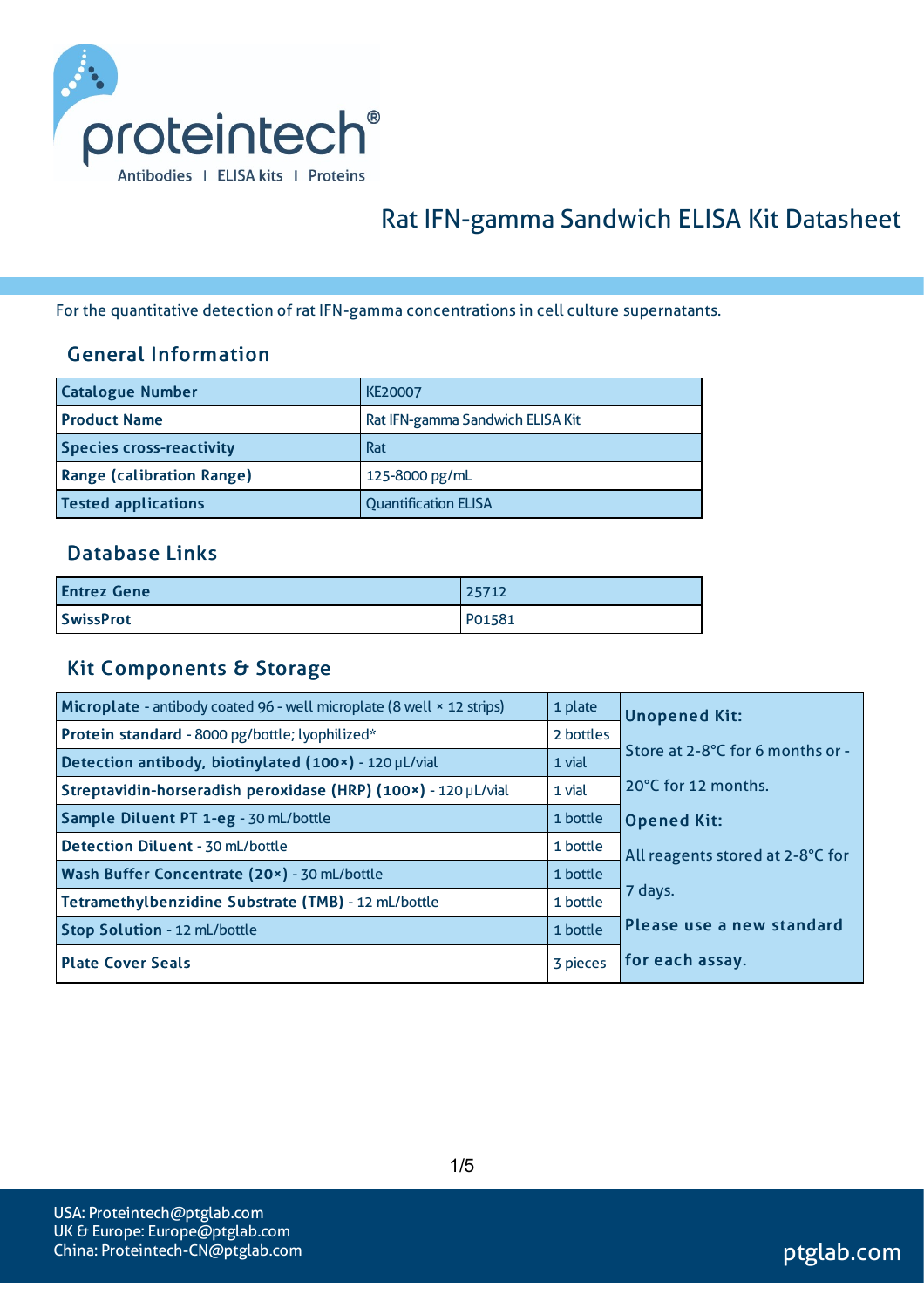#### NB: Do not use the kit after the expiration date.

Sample Diluent PT 1-eg is for protein standard and samples.

Detection Diluent is for Detection antibody and Streptavidin-HRP.

\*Add 1 mL Sample Diluent PT 1-eg in protein standard. Thisreconstitution gives a stock solution of 8000 pg/mL.



#### Product Description

KE20007 is a solid phase sandwich Enzyme Linked-Immuno-Sorbent Assay (Sandwich ELISA). The IFN-gamma ELISA kit is to be used to detect and quantify protein levels of endogenous IFN-gamma. The assay recognizes rat IFN-gamma. An antibody specific for IFN-gamma has been pre-coated onto the microwells. The IFN-gamma protein in samples is captured by the coated antibody after incubation. Following extensive washing, another antibody of biotinylated specific for IFN-gamma is added to detect the captured IFN-gamma protein. For signal development, Streptavidin-HRP is added, followed by Tetramethyl-benzidine (TMB) reagent. Solution containing sulfuric acid is used to stop color development and the color intensity which is proportional to the quantity of bound protein is measurable at 450 nm with the correction wavelength set at 630 nm.

#### Background

The IFNs were originally discovered as agents that interfere with viral replication. Initially, they were classified by the secreting cell type but are now classified into type I and type II according to receptor specificity and sequence homology. Interferon gamma (Ifng) is a soluble cytokine that is the only member of the type II class of interferons. It is secreted by Th1 cells, cytotoxic T cells and NK cells. The cytokine is associated with antiviral, immunoregulatory and anti-tumor properties and is a potent activator of macrophages. It plays crucial roles in pathogen clearance. Aberrant Ifng expression is associated with a number of autoinflammatory and autoimmune diseases. It has been identified in many studies as a biomarker for pleural tuberculosis (TB). Mutations in this gene are associated with aplastic anemia.

#### Sample Preparation

The samples may require proper dilution to fall within the range of the assay. A range of dilutions like 1:2, 1:4 is suggested

USA: Proteintech@ptglab.com UK & Europe: Europe@ptglab.com China: Proteintech-CN@ptglab.com and ptglab.com ptglab.com ptglab.com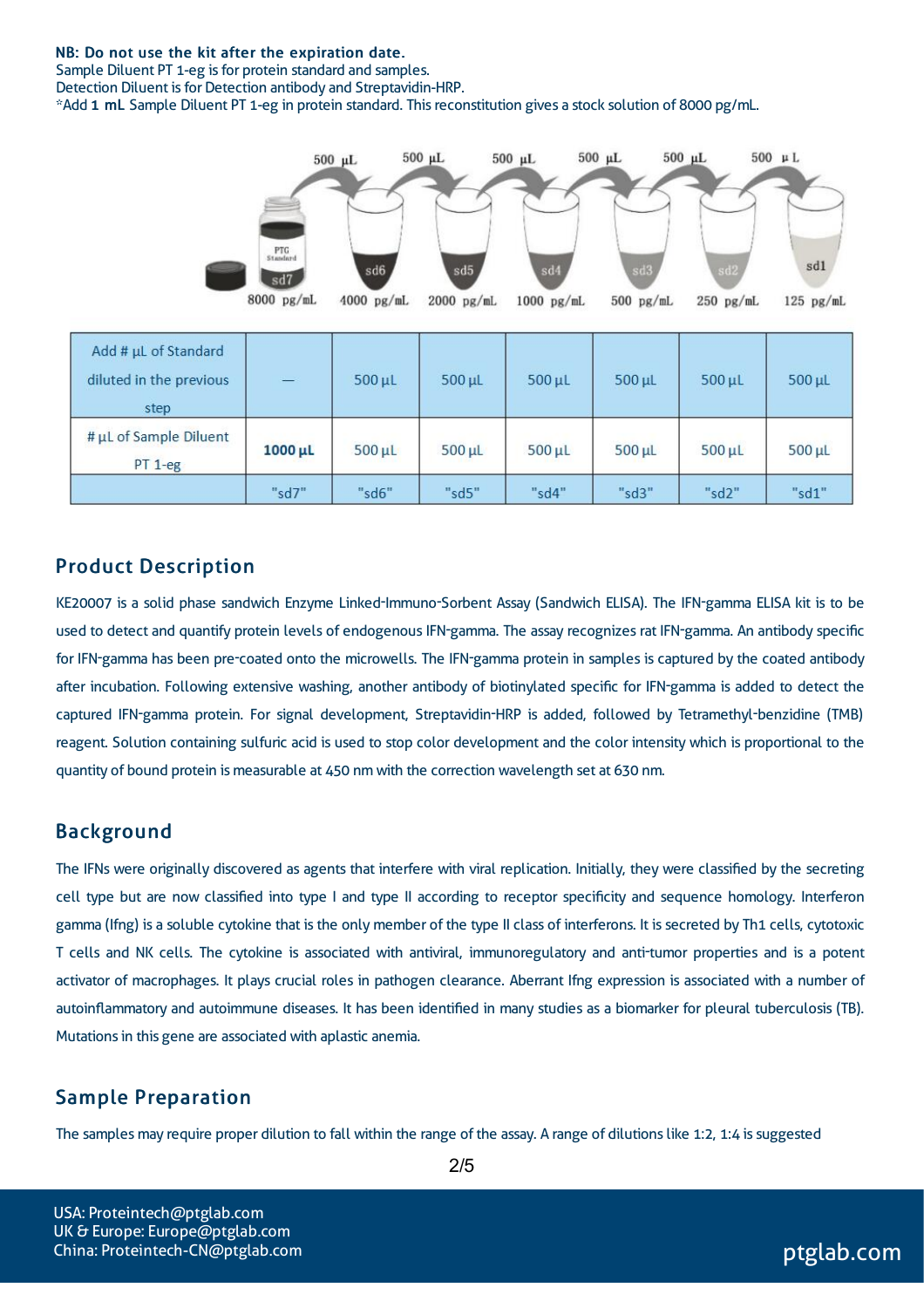### Safety Notes

This product is sold for lab research and development use ONLY and not for use in humans or animals. Avoid any skin and eye contact with Stop Solution and TMB. In case of contact, wash thoroughly with water.

### Assay Procedure Summary

| <b>Step</b> | <b>Reagent</b>                                                                                   | Volume                                      | <b>Incubation</b> | Wash                         | <b>Notes</b>                 |  |
|-------------|--------------------------------------------------------------------------------------------------|---------------------------------------------|-------------------|------------------------------|------------------------------|--|
|             | <b>Standard and Samples</b>                                                                      | $120 \text{ min}$<br>4 times<br>$100 \mu L$ |                   | Cover Wells incubate at 37°C |                              |  |
|             | <b>Diluent Antibody Solution</b>                                                                 | $100$ $\mu$                                 | $60 \text{ min}$  | 4 times                      | Cover Wells incubate at 37°C |  |
|             | <b>Diluent HRP Solution</b>                                                                      | $100 \mu L$                                 | 40 min            | 4 times                      | Cover Wells incubate at 37°C |  |
| 4           | <b>TMB Substrate</b>                                                                             | $100$ $\mu$                                 | 15-20 min         | Do not wash                  | Incubate in the dark at 37°C |  |
|             | <b>Stop Solution</b>                                                                             | $100$ $\mu$                                 | $0 \text{ min}$   | Do not wash                  | ٠                            |  |
| 6           | Read plate at 450 nm and 630 nm immediately after adding Stop solution. DO NOT exceed 5 minutes. |                                             |                   |                              |                              |  |

### Example data

These standard curves are provided for demonstration only. A standard curve should be generated for each set of samples assayed.



| (pg/mL) | O.D            | <b>Average</b> | Corrected |
|---------|----------------|----------------|-----------|
| Ω       | 0.098<br>0.101 | 0.1            |           |
| 125     | 0.166<br>0.164 | 0.165          | 0.066     |
| 250     | 0.227<br>0.241 | 0.234          | 0.135     |
| 500     | 0.39<br>0.385  | 0.388          | 0.288     |
| 1000    | 0.667<br>0.652 | 0.660          | 0.560     |
| 2000    | 1.102<br>1.095 | 1.099          | 0.999     |
| 4000    | 1.697<br>1.643 | 1.67           | 1.571     |
| 8000    | 2.254<br>2.186 | 2.22           | 2.121     |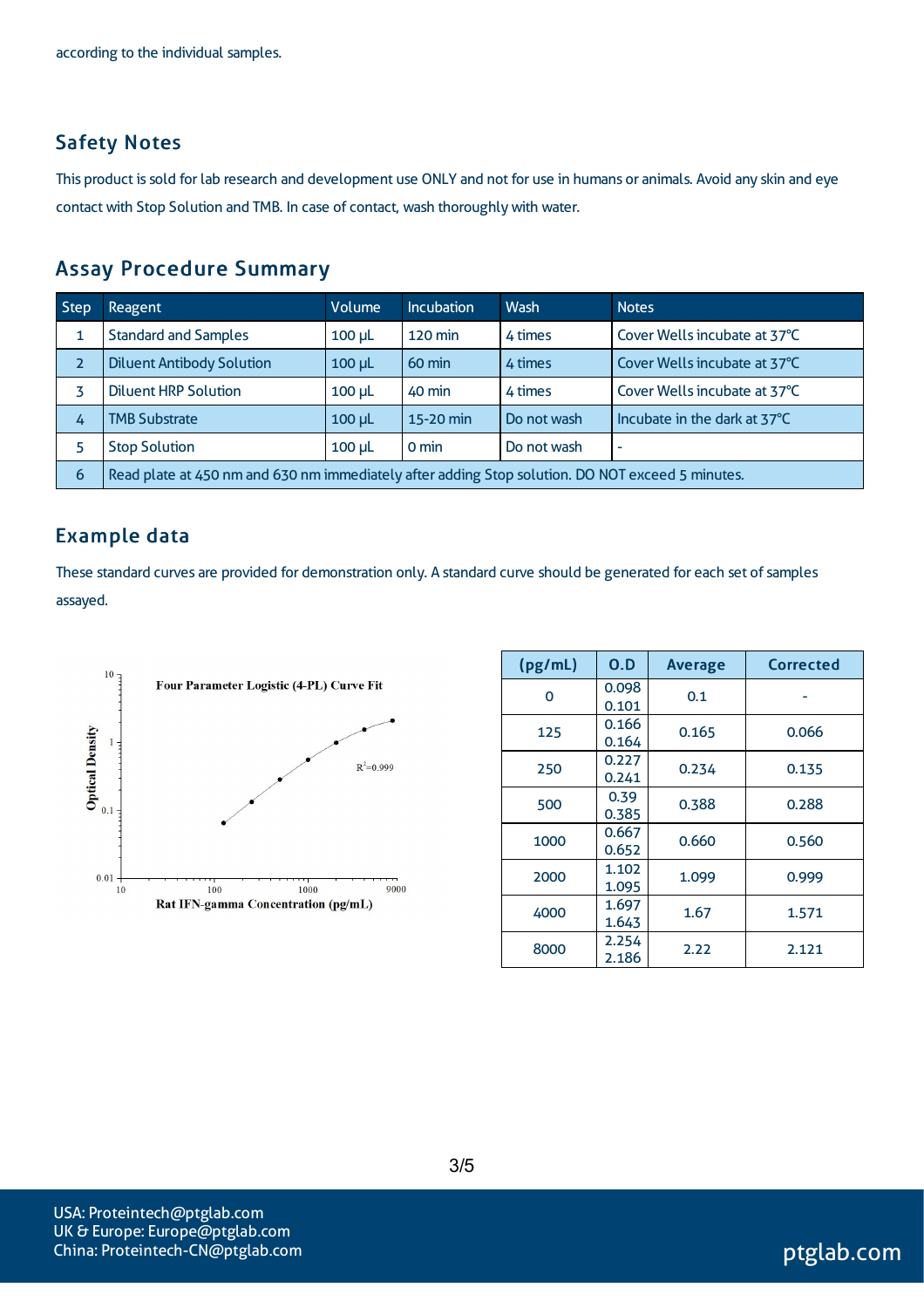# Precision

Intra-assay Precision (Precision within an assay) Three samples of known concentration were tested 20 times on one plate to assessintra-assay precision.

Inter-assay Precision (Precision between assays) Three samples of known concentration were tested in 24 separate assaysto assessinter-assay precision.

|        |    | Intra-assay Precision |           |        |        |    | <b>Inter-assay Precision</b> |           |     |
|--------|----|-----------------------|-----------|--------|--------|----|------------------------------|-----------|-----|
| Sample | n  | Mean (pg/mL)          | <b>SD</b> | $CV\%$ | Sample | n  | Mean (pg/mL)                 | <b>SD</b> | CV% |
| л.     | 20 | 1,885.8               | 44.9      | 2.4    |        | 24 | 1,944.0                      | 81.8      | 4.2 |
|        | 20 | 895.5                 | 25.6      | 2.9    |        | 24 | 934.9                        | 47.8      | 5.1 |
|        | 20 | 202.0                 | 11.0      | 5.4    |        | 24 | 206.3                        | 18.2      | 8.8 |

### Recovery

The recovery of IFN-gamma spiked to three different levels in four samples throughout the range of the assay in various matrices was evaluated.

| Sample Type               |      | Average% of Expected | Range (%) |
|---------------------------|------|----------------------|-----------|
| Cell culture supernatants | 1:30 | 82                   | 78-89     |
|                           | 1:60 | 104                  | 78-128    |

# Sample Values

Rat splenocytes (1 x10<sup>7</sup>cells/mL) were cultured for 5 days in DMEM plus 10% fetal bovine serum and stimulated with 5.0 μg/mL Concanavalin A. An aliquot of cell culture supernate wasremoved, assayed for rat IFN-γ and measured:

| Condition         | (ng/mL) |
|-------------------|---------|
| Unstimulated      |         |
| Stimulated for 5d | 28      |

# **Sensitivity**

The minimum detectable dose of rat IFN-gamma is 3.5 pg/mL. This was determined by adding two standard deviations to the concentration corresponding to the mean O.D. of 20 zero standard replicates.